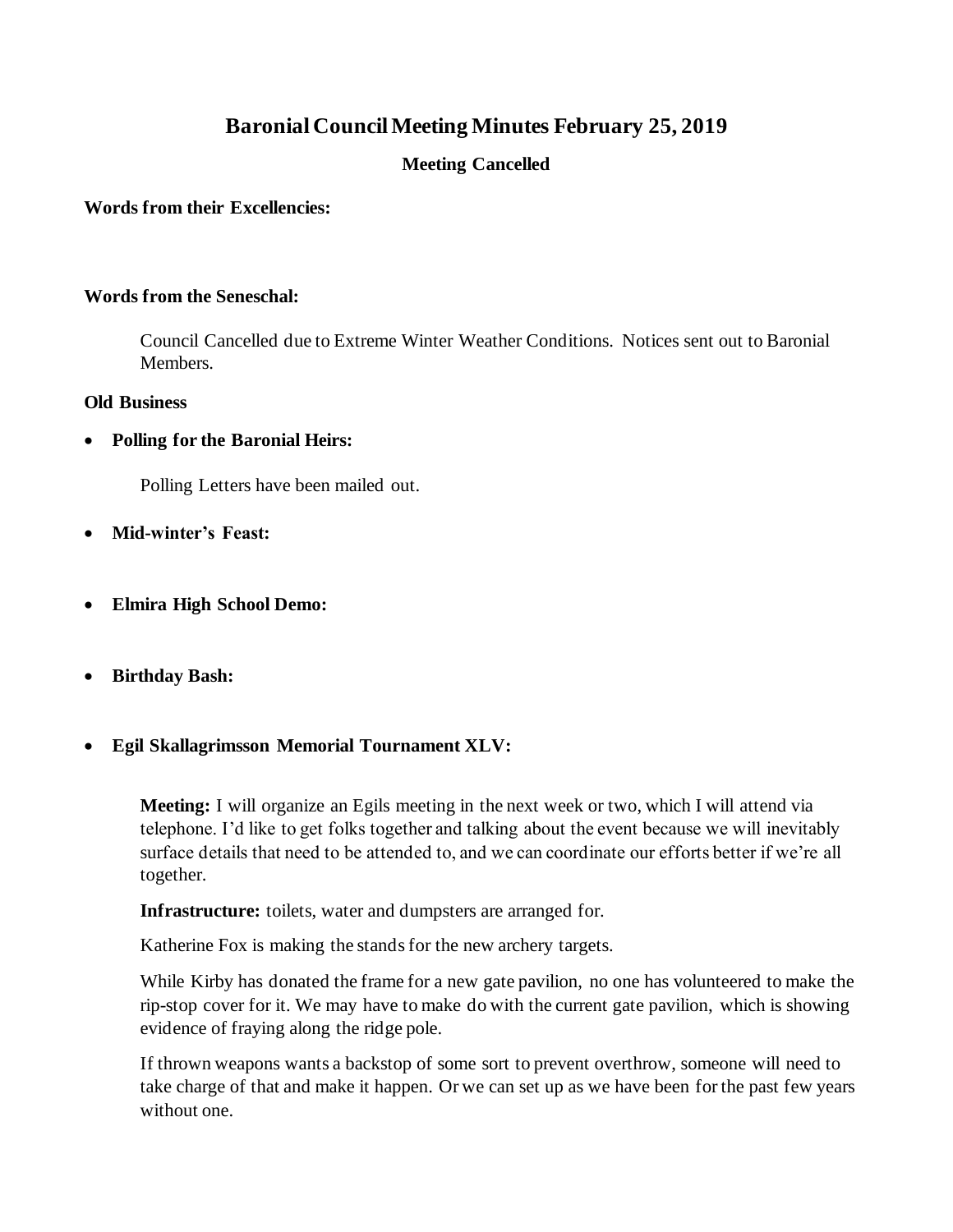Have the iron stakes (for the list field) that needed repairing been sent to Ulfhedinn for repair?

**Pre-registration & camping requests:** Margaret has agreed to receive the pre-reg forms and fees, depositing the fees and making a data base of the information from the forms. This will become the pre-reg gate list. I have created the pre-reg form and the lands reservation form, as well as text for the event and kingdom calendar web pages. I'm just waiting for final approval from Murchadh (Land Master) and Margaret (Exchequer) before I send the material to Thorsteinn for posting on the Baronial web page.

**Stamps for site token bags:** Alan and Johanna are in the process of carving the stamps. Once those are done, Alys will organize the stamping of 1200 muslin bags. In May we will buy spices and put them in the bags.

**Lynx Hollow work parties**: These are scheduled for Saturday, April 6 (Corvaria's All-Fools event is scheduled for April 7) and May 18 (May Crown Tourney, weekend before Egils). Murchadh has volunteered to head up the April work day. The focus will be on widening the archery, thrown weapons and Norse stick ball areas, including potential camping areas near archery, plus keeping the clearings in the woods between parking and site that we cleared last year open enough for camping again this year. We will need the stairs from the SW end of Merchants' Row down to the lower picnic table area restored with new sand bags. The Parks Dept. agreed to repair the picnic tables.

**Classes:** Alan Bowyer has been actively recruiting teachers. We probably have about 20 classes so far.

**Court & Vigils:** I have been in contact with the Crown Head of Retinue, Attia, and we agreed that there will be a Royal Court on Saturday, late afternoon or early evening, at which TRM will invest the new Baron and Baroness and knight Turk. His vigil will be Friday evening. Vesta's vigil will Saturday evening, and there will be a short Royal Court at 9:30 or 10 am Sunday for her elevation to Laurel (right before the Egils double-elim. tourney).

**Competitions**: I will be recruiting judges for the competitions that require them. Volunteers and suggestions are welcome.

I will need copy in the next couple of weeks from the various Marshals-in-Charge (heavy, rapier, C&T, archery, thrown weapons) that I can use to put on the event website and advertise the competitions.

**Prizes:** The complete list of prizes so far is at the end of this report. One missing piece at this point is a frame for the Norse tent that is to be the Three Pillars overall prize. It's fairly simple to buy the wood and put one together. Panther recommends measuring off the actual tent when making the frame to be sure that it fits. The canvas tent is at Yseult's house and could be picked up by whomever could undertake this task. Failing that, we could give just the tent canvas as the prize. I have tentative prizes for Decorated Useful Object and the overall Thrown Weapons Tournament but am open to other suggestions.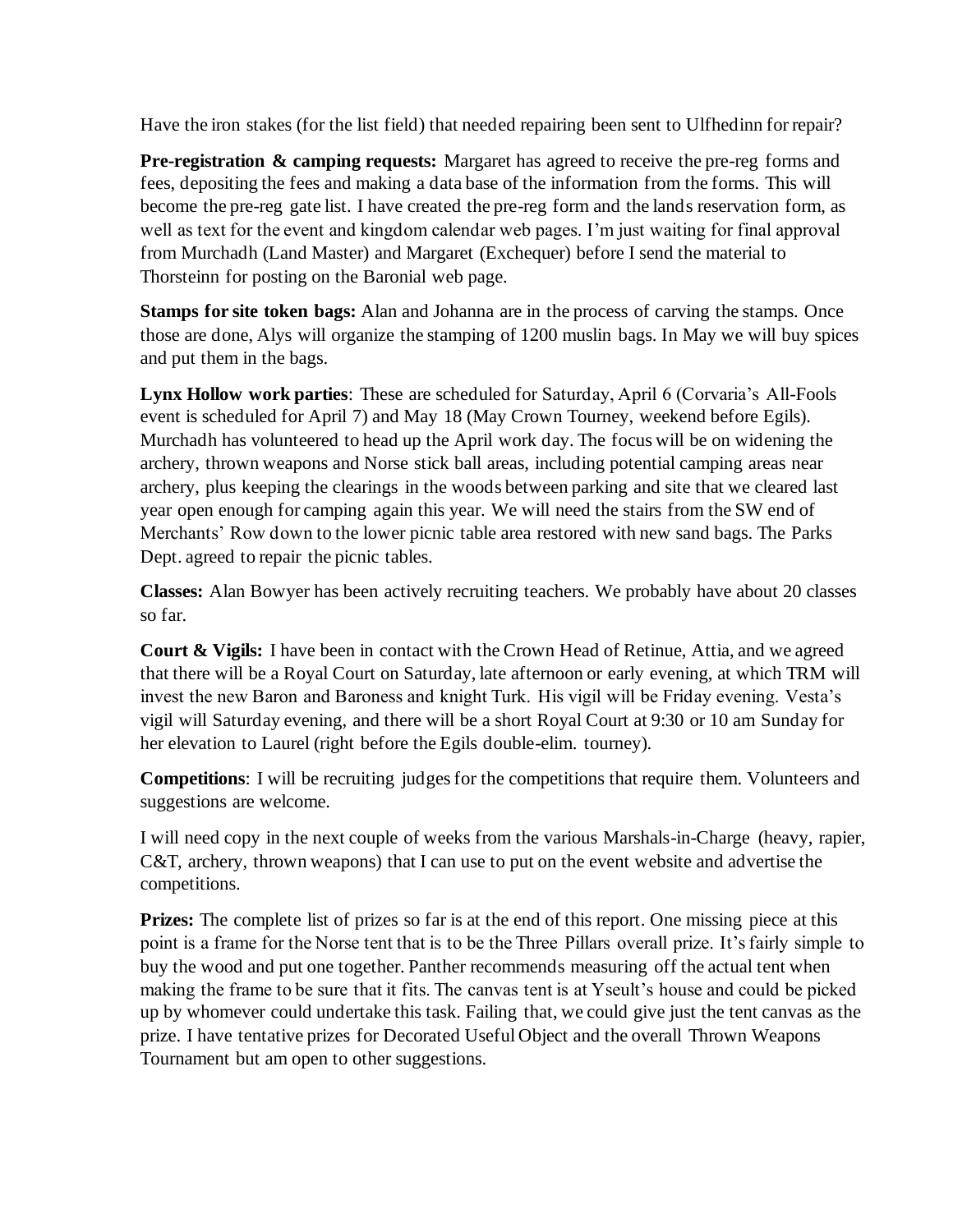If there are other things that you can think of that I haven't addressed here, please message or email me.

Respectfully submitted,

Yseult of Broceliande

#### **Prizes for Egil's Tourney 45**

**Three Pillars Prizes: Overall prize** = Panther Norse tent *(could use a frame)*

**Service Pillar prize**  $= 3$  yards blue wool  $+ 59$ " of inkle woven trim

**Individual Service competition prizes:** Martial Service, General Service, Trash, and Parking will each get a Norse Birka bag (wool or linen bag with shoulder strap and wooden handles;

Largesse  $=$  painted chest.

**A&S Pillar prize** = set of Norse personal grooming tools donated by Alan Bowyer

**Individual A&S competition prizes:** Costuming = herringbone wool;

Bardic = herringbone weave linen from Sartor;

Scribal Arts = manuscript box by Ulf the Wanderer;

Cooking = kitchen spice box donated by Louisa of Lorne;

Brewing Beer = cooler/seat box by Alan Bowyer.

*Decorated Useful Object = large drinking horn??*

**Martial pillar prize** = armor repair station donated by Vesta

**Individual Martial competition prizes:** Holmgang = helmet or 2 pieces of rattan;

Rapier = large wooden chest (Anton is finishing this, due April);

Cut  $&$  Thrust = sword (Anton is arranging the purchase);

Grand Archery Tournament  $=$  recurved horse bow donated by Iurii;

*Thrown weapons overall = split cowhide??*

 $Axe =$  painted box;  $Spear =$  painted box; Knife = painted box;

Norse wrestling = endless knot trim fabric from Sartor, one piece each for men and women.

## **Other competitions:**

Egil Skallagrimsson Memorial Tourney: breakdown table and 2 benches by Katherine Fox

Never-Won-a-Tourney Tourney, Heavy = armor stand by Tati

Never-Won-a-Tourney Tourney, Rapier = hard shell golf case for swords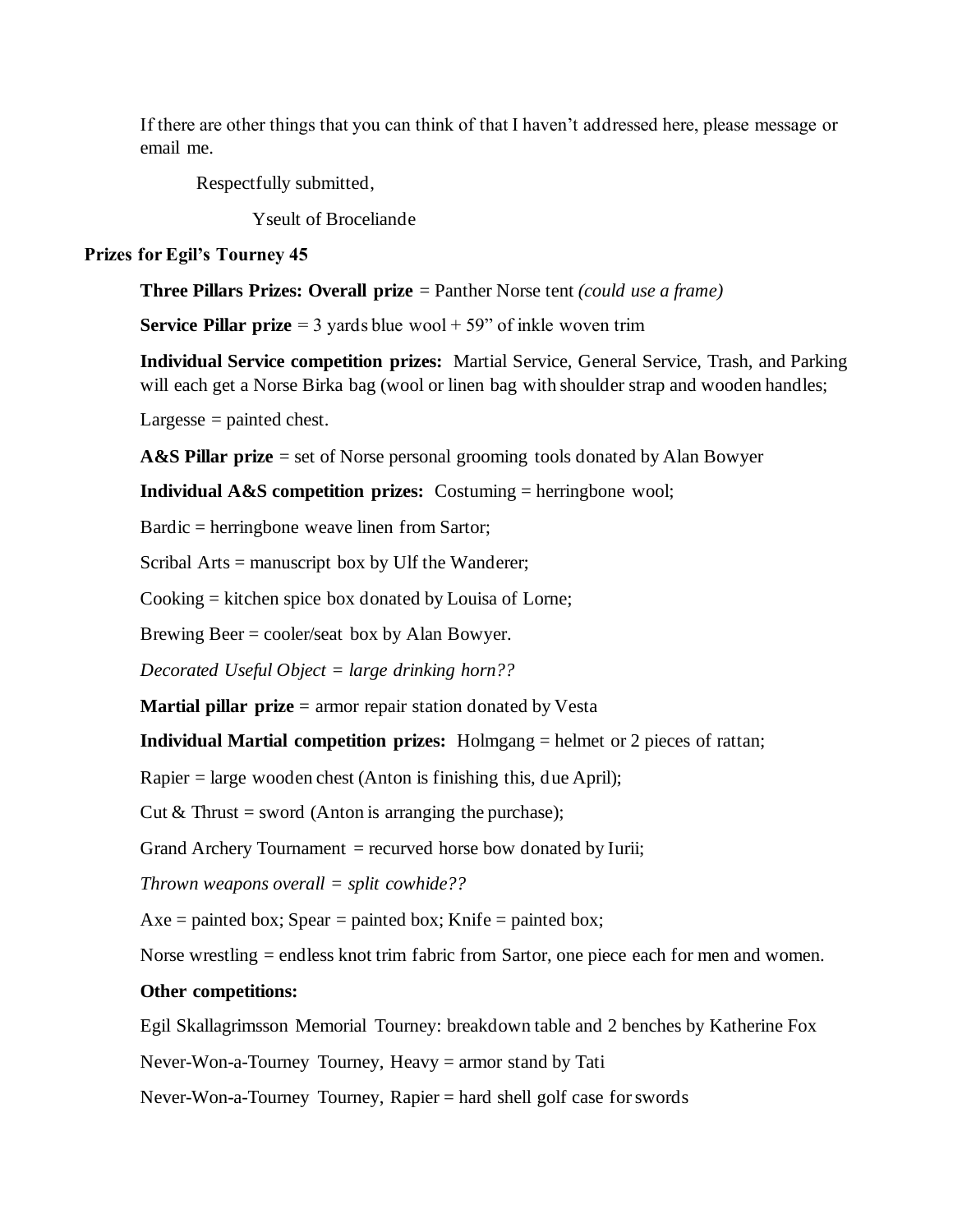Brewing non-beer = cooler/seat box by Alan Bowyer. Infused cordials = three cookie stamps from Reannag Teine Heraldic Display = large painted box by Antonia Crivelli Period Encampment = period cooking vessel from Bruce Finch Pottery Period Archery = custom arrows by Alan Bowyer and Katherine Fox Darts Tourney  $=$  stained glass panel by Alan Bowyer Atlatl Tourney = atlatl  $&$  darts by Alan Bowyer?

- **Kingdom Heraldic Symposium Fall 2019:**
- **12th Night 2020**:

## **New Business**

## **Officer Applications:**

We have several vacancies and others that are coming due for extension or replacement. Please be aware of your warrant status and don't wait until you are 6-9 months out to announce the need for a replacement. If you are interested in Youth Combat or Family Activities, there is a background check requirement. Please announce your intent for either of these early so we can get that process started.

**-** (Open/Vacant Offices: *Chamberlain*, *Youth Combat Marshal, and Family Activities Coordinator*).

#### **Officer Reports**

# • **Arts & Sciences – Alan Bowyer:**

May it please the court:

Arts and Sciences met twice in the Month of March, on the 5th and 19th. Good turnout both nights.

Many projects were there to see: Sewing, knitting, weaving, pewter casting, stamp making and arrow fletching. No funds were spent, no injuries reported. There will be a thing makers session tomorrow, and further A&S nights April 2nd and 16th.

- **Chamberlain – Thorholfr "Kirby" Egilson:**
- **Chatelaine – Louisa of Lorne:**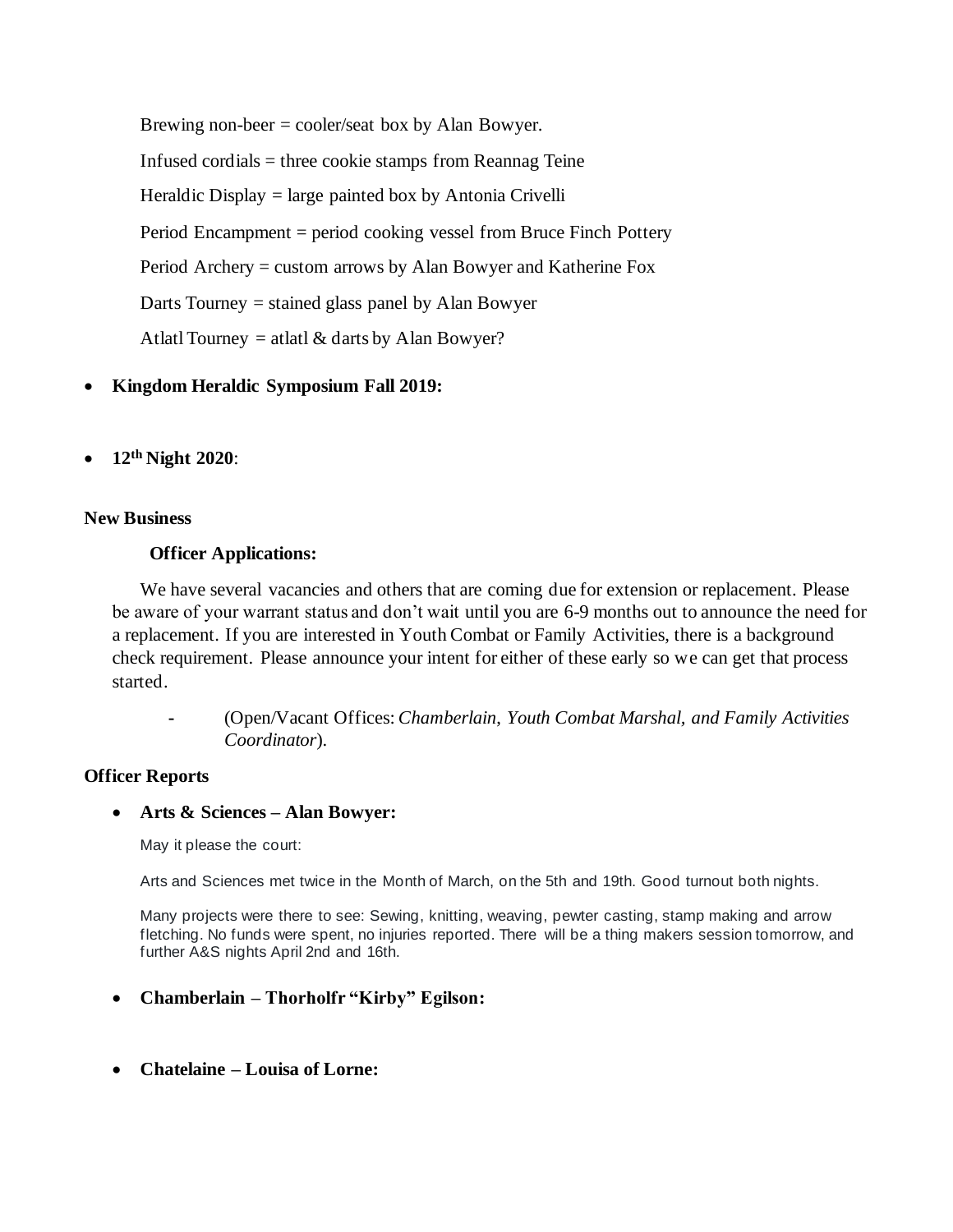# • **Social Media Officer – Nai Martyn:**

## • **Chronicler – William Jakes:**

Council being cancelled, I am sending out the minutes with the reports that were sent in.

## • **Exchequer – Margaret Alexander:**

• **Herald – Lucius von Bamburg:**

# • **Gold Key –**

I received a donation of clothes and hats from Viscountess Telisia at Saturday's Baron/ess Candidates Meet&Greet. Thanks!

Still need to turn in the receipts from the two storage bins I got at CostCo almost two months ago (see last month's report; \$13.98 total), and get together with our Chamberlain to see if the Gold Key pavilion fabric fits in one of them...

I've been asked to bring some Gold Key to Coronet next month, but since it's indoors (fairground site), I won't need to bring a pavilion (which is good, since I won't have time to unload all the convention gear and make room for that much SCA stuff in the van...).

Nothing else to report this month. Unless the snow's off the roads by this evening, I'm going to skip Council tonight; sorry!

- **Lists – Elizabeth Turner de Carlisle:**
- **Marsha – Anton Ray:**
- **Cut & Thrust Marshal – Anton Ray:**
- **Rapier Marshal – Anton Ray:**
- **Archery Marshal – Iurii Levchenich:**